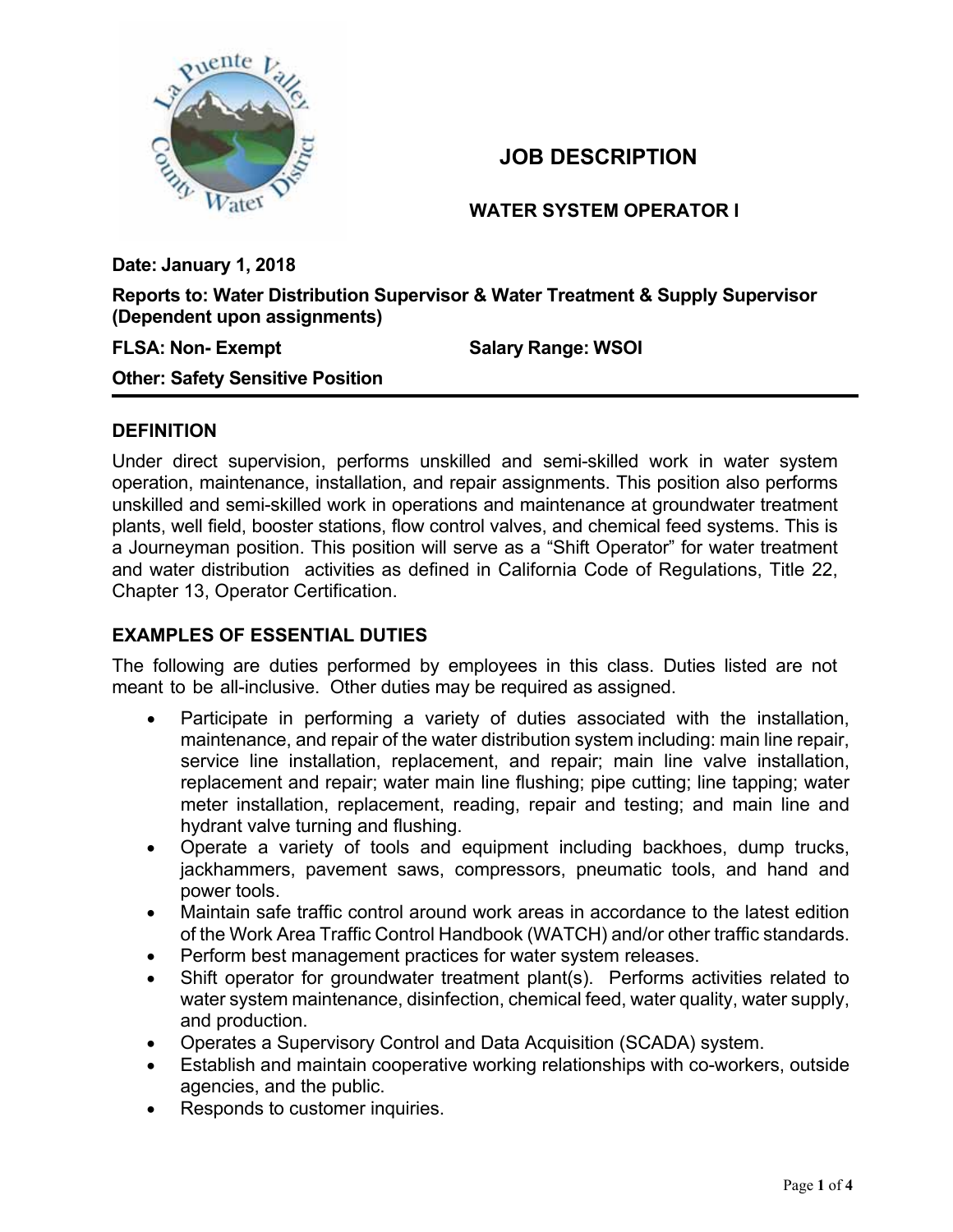- Respond to water distribution, production and treatment system emergencies.
- Performs after hour on-call duties for water production and treatment system related calls.
- Perform related duties as assigned.

### **OTHER DUTIES**

• Performs other duties as assigned.

### **JOB STANDARDS / SPECIFICATIONS**

#### Knowledge of:

- Methods, materials, and equipment used in water system installation, maintenance, and repair work.
- Installation, maintenance, repair, and testing of water meters and water service lines.
- Methods, materials, equipment used in basic plant facilities maintenance work.
- Demonstrated knowledge, skill and experience with water supply, water quality, water systems maintenance, processes, including disinfection, pump/plant maintenance, and lubrication.
- Demonstrates a working knowledge and understanding of all safety practices for handling water treatment chemicals.
- District policies and procedures related to services and public interaction.
- Work safety standards and regulations.
- Recordkeeping practices and procedures.

#### Ability to:

- Perform skilled installation, servicing, and repair of meters and service lines.
- Stand, climb, walk, lift, bend, pull and/or push, grasp, reach, stoop and crouch, sit, type, read, write, color determination, speak and listen for extended periods of time.
- Read and interpret water distribution maps, plans and As-Builts.
- Deal tactfully and courteously with the public.
- Perform a variety of maintenance work at water treatment plants, pumping stations, and associated facilities.
- Establish and maintain cooperative relationships with those contacted during the course of work.
- Maintain and update plant and maintenance records and logs.
- Operate a variety of equipment, including but not limited to a backhoe.
- Operate PCs.
- Operate motor vehicles and power-driven equipment used in water service work.
- Communicate clearly and concisely, both orally and in writing.
- Must be able to work standby shifts and respond to routine and emergency afterhour calls.

## **TYPICAL PHYSICAL ACTIVITIES**

 Must be able to carry, push, pull, reach, and lift equipment and parts weighing up to 65 pounds.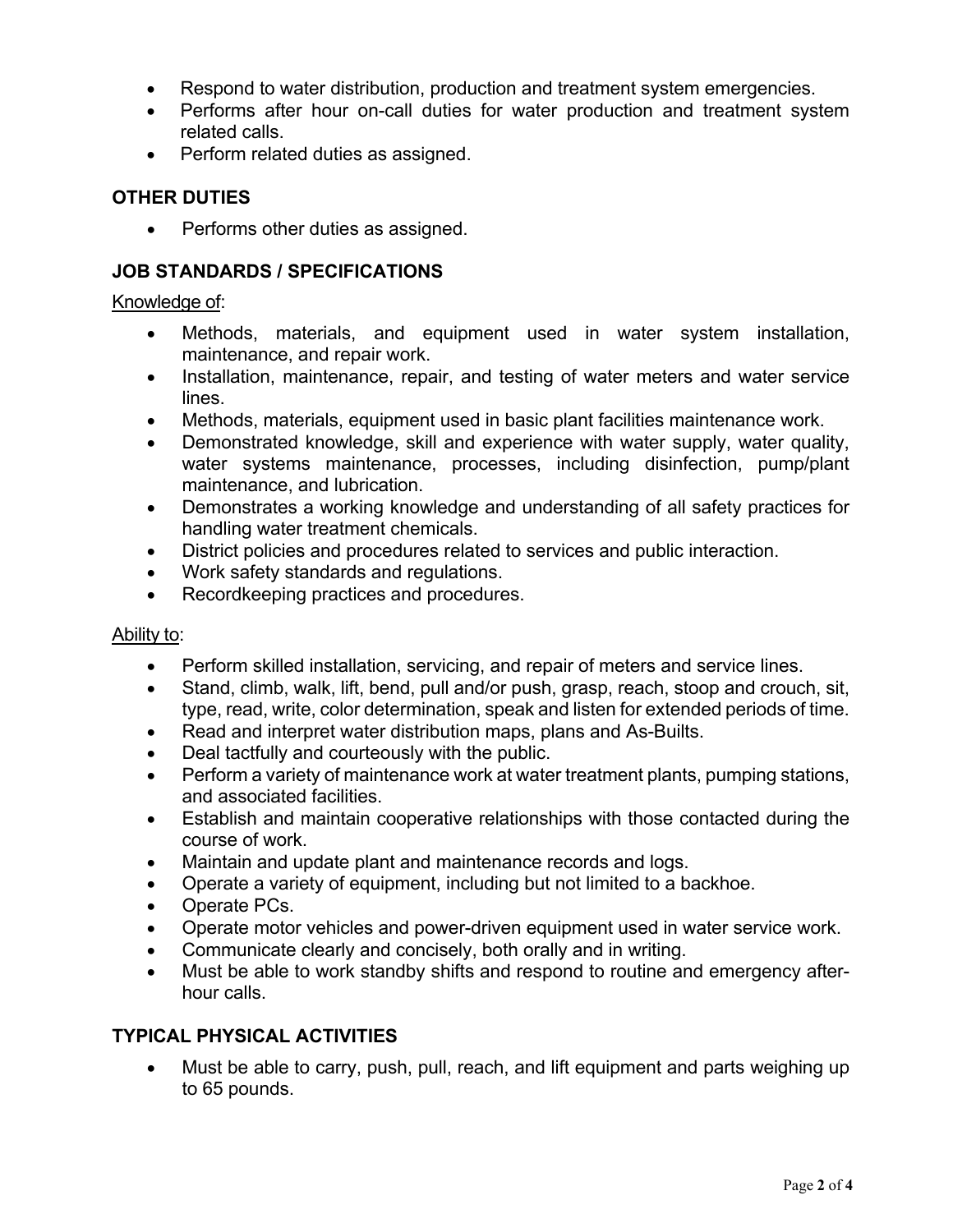- Stoops, kneels, crouches, crawls, and climbs during field maintenance and repair work.
- Works in an environment with exposure to dust, dirt, and significant temperature changes between cold and heat.
- Communicates orally with District staff in face-to-face, one-to-one settings.
- Operates District vehicles and various equipment.
- Regularly uses a telephone and radio for communication.
- Uses office equipment such as computer terminals and copiers.
- Stands and walks for extended time periods.
- Hearing and vision within normal ranges with or without correction.

## **ENVIRONMENTAL FACTORS**

- Exposure to the sun: 50% to 100% work time spent outside a building and exposed to the sun.
- Work above floor level: Some work done on ladders or other surfaces from 4 to 12 feet above the ground.
- High temp: Considerable work time spent in high temperatures.
- Low temp: Considerable work time spent in low temperatures.
- Wetness: More than 10% of the work time getting part or all of the body and/or clothing wet.
- Noise: Occasionally there are unusually loud sounds.
- Slippery surfaces: Occasional work on unusually slippery surfaces.
- Dust: Works in or around areas with minor amounts of dust.
- Oil: Some parts of the body in contact with oil or grease occasionally.
- Irregular or extended work hours: Occasionally required to change working hours or work overtime.

## **DESIRABLE QUALIFICATIONS**

- Any combination of education and experience that would likely provide the necessary knowledge and abilities is qualifying.
- A typical way to obtain the knowledge and abilities would be:
- Experience: two years of responsible work experience in the installation, maintenance, and repair of water systems, including some experience with field customer relations and performing water treatment operations and water supply facility operations.
- Training/Education: High school graduation, or satisfactory equivalent, preferably supplemented by college level course work in water supply, water treatment, supervision, public administration, construction management or related subjects.

# **LICENSE CERTIFICATE REGISTRATION REQUIREMENTS**

- Valid California Class C Driver License is required at the time of appointment.
- Grade II Water Distribution Operator certificate issued by the California Water Resources Control Board.
- Grade II Water Treatment Operator Certificate issued by the California Water Resources Control Board. Grade III Water Treatment Operator Certificate preferred.